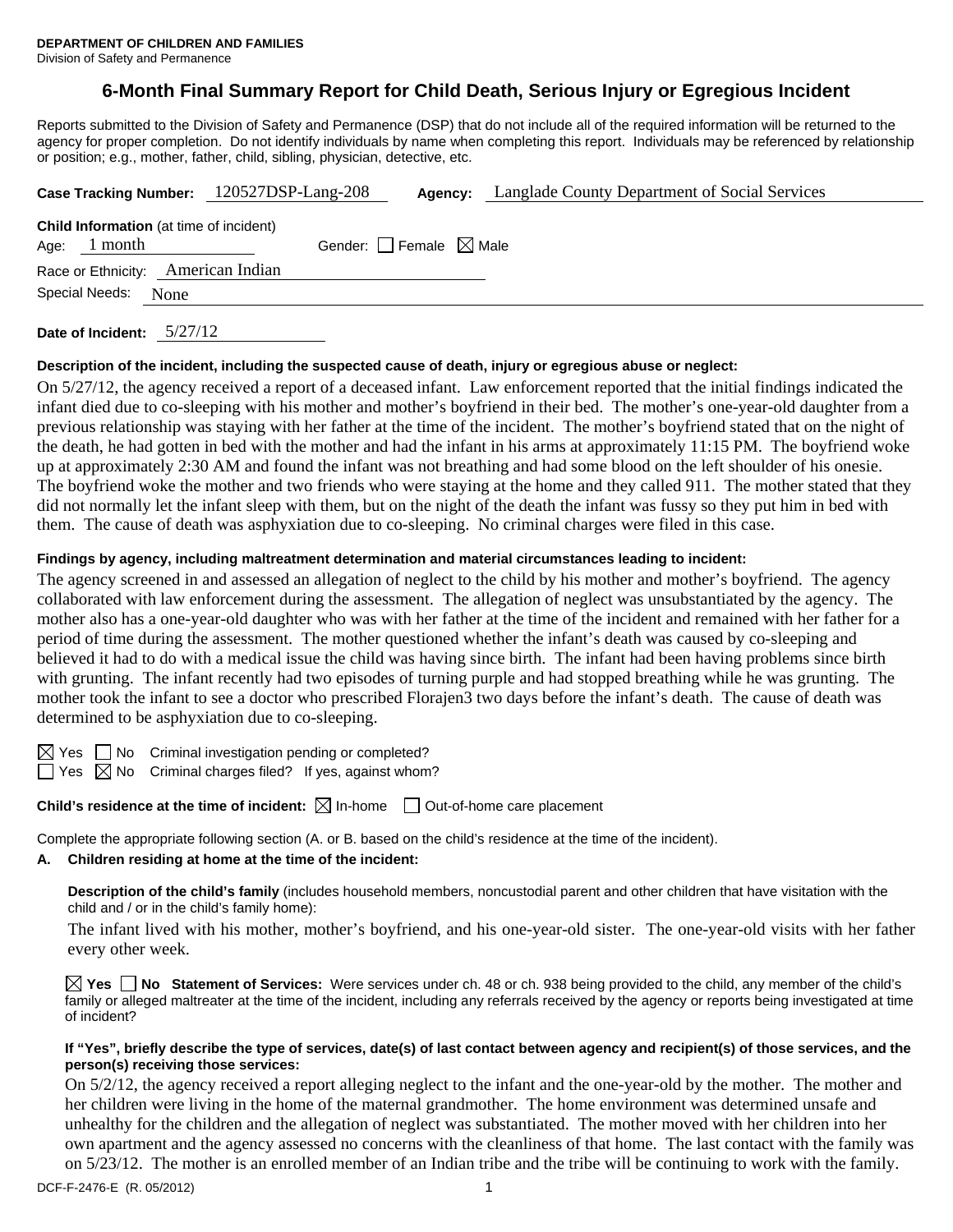on a weekly basis on parenting education and other resources.

#### **Summary of all involvement in services as adults under ch. 48 or ch. 938 by child's parents or alleged maltreater in the previous five years:** (Does not include the current incident.)

On 5/2/12, a CPS Report was screened in regarding concerns of neglect due to unhealthy living conditions. Neglect was substantiated and the family was referred for services through the mother's Indian tribe.

On 7/6/11, a Services Report was screened in due to concerns that the father of the now one-year-old did not have the supplies or skills to care for the child. Contact was made with the father and it was determined that services were not needed.

On 6/22/11, a CPS Report was screened in regarding concerns of neglect due to the condition and the amount of animals in the home where the mother was staying with the now one-year-old. Neglect was unsubstantiated and the case was closed.

**Summary of actions taken by the agency under ch. 48, including any investigation of a report or referrals to services involving the child, any member of the child's family living in this household and the child's parents and alleged maltreater.** (Does not include the current incident.)

(Note: Screened out reports listed in this section may include only the date of the report, screening decision, and if a referral to services occurred at Access. Reports that do not constitute a reasonable suspicion of maltreatment or a reason to believe that the child is threatened with harm are not required to be screened in for an initial assessment, and no further action is required by the agency.) See above

#### **Summary of any investigation involving the child, any member of the child's family and alleged maltreater conducted under ch. 48 or ch. 938 and any services provided to the child and child's family since the date of the incident:**

The agency screened in and assessed the allegation of neglect after the infant's death. The agency collaborated with law enforcement to complete the assessment. The agency unsubstantiated neglect. The cause of death was determined to be asphyxiation due to co-sleeping. The one-year-old was determined safe and continues to alternate weekly between her parents. The mother and mother's boyfriend continue to receive services through the mother's Indian tribe.

# **B. Children residing in out-of-home (OHC) placement at time of incident:**

# **Description of the OHC placement and basis for decision to place child there:**

NA

# **Description of all other persons residing in the OHC placement home:**

NA

**Licensing history:** Including type of license, duration of license, summary of any violations by licensee or an employee of licensee that constitutes a substantial failure to protect and promote the welfare of the child. NA

# **Summary of any actions taken by agency in response to the incident:** (Check all that apply.)

|              | Screening of Access report                           |             | Attempted or successful reunification                                                    |
|--------------|------------------------------------------------------|-------------|------------------------------------------------------------------------------------------|
| <b>NUMDE</b> | Protective plan implemented                          |             | Referral to services                                                                     |
|              | Initial assessment conducted                         |             | Transportation assistance                                                                |
|              | Safety plan implemented                              |             | Collaboration with law enforcement                                                       |
|              | Temporary physical custody of child                  |             | Collaboration with medical professionals                                                 |
|              | Petitioned for court order / CHIPS (child in need of |             | Supervised visitation                                                                    |
|              | protection or services                               |             | Case remains open for services                                                           |
|              | Placement into foster home                           |             | Case closed by agency                                                                    |
| $\Box$       | <b>Placement with relatives</b>                      |             | Initiated efforts to address or enhance community                                        |
|              | Ongoing Services case management                     |             | collaboration on CA/N cases                                                              |
|              |                                                      | $\boxtimes$ | Other (describe): Referred to mother's Indian tribe for<br>continued services as needed. |

# **FOR DSP COMPLETION ONLY:**

# **Summary of policy or practice changes to address issues identified during the review of the incident:**

Under the Child Welfare Disclosure Act (Section 48.981(7)(cr), Stats.), the DSP completes a 90-day review of the agency's practice in each case reported under the Act. In accordance with the DCF memo Series 2010-13, dated December 7, 2010